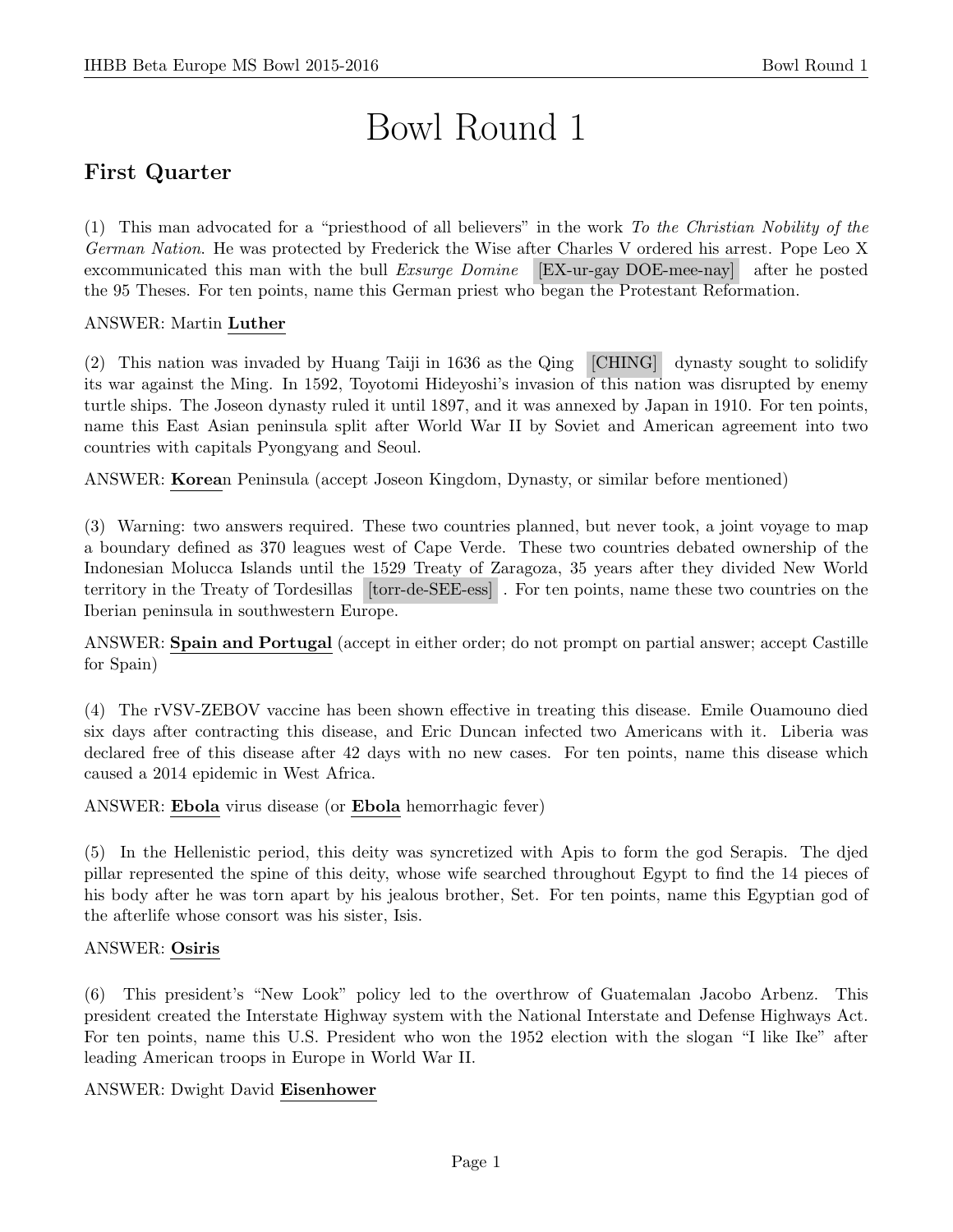(7) Marc Dubois suffered from this condition as the pilot of Air France Flight 447, which crashed in 2009. World records for this condition are no longer maintained due to fear of harm, but the last scientifically documented record for this condition is Randy Gardner's 264 hours. Tracy Morgan was injured in a bus accident caused by a Walmart truck driver suffering from this condition. For ten points, name this condition that causes irritability, involuntary microsleeping, and yawning.

# ANSWER: sleep deprivation (accept equivalents like fatigue, exhaustion, tiredness, or a general lack of sleep)

(8) One artist from this country classified his work as "stabiles" and "mobiles," one of which consists of aluminum fins suspended on steel wire. That artist from this country, Alexander Calder, also created Bent Propeller, which was destroyed when the Minoru Yamasaki-designed World Trade Center was attacked on September 11. For ten points, name this country, home of the Museum of Modern Art in New York.

ANSWER: United States of America (accept USA or clear equivalents)

(9) Supporters of this party were victims of the White Terror Massacre. The Xian [SHEE-ahn] incident was perpetrated by members of this party. The Gang of Four consisted of members of this party and were later found guilty of treason near the end of one of this party's efforts, the Cultural Revolution. For ten points, name this ruling party of an Asian nation once led by Mao Zedong.

ANSWER: Communist Party of China (or Chinese Communist Party; prompt on partial answers)

(10) One religious group from this region defeated James Graham at the Battle of Carbisdale during a civil war. The Covenanters won the Second Bishop's War, after which the Treaty of Ripon granted County Durham to this region. Its James VI became James I of another country after the death of Elizabeth I. The 1707 Act of Union joined England with, for ten points, what country north of England led from Edinburgh?

ANSWER: Kingdom of Scotland

# Second Quarter

(1) When asked about an incident of violence against followers of this religion, one politician responded, "When a big tree falls, the earth shakes." An empire named for this religion ruled the Punjab under Maharaja Ranjit Singh during the first half of the 19th century. For ten points, name this monotheistic religion founded by Guru Nanak whose male adherents follow five articles of faith, including the keeping of uncut hair.

### ANSWER: Sikhism

BONUS: Another article of Sikhism is the traditional possession of a kirpan, one of these items that, in 2011, Quebec banned from governmental buildings.

ANSWER: ceremonial dagger (accept ceremonial sword; accept ceremonial knife; accept any description of a short, bladed weapon; prompt on "blade")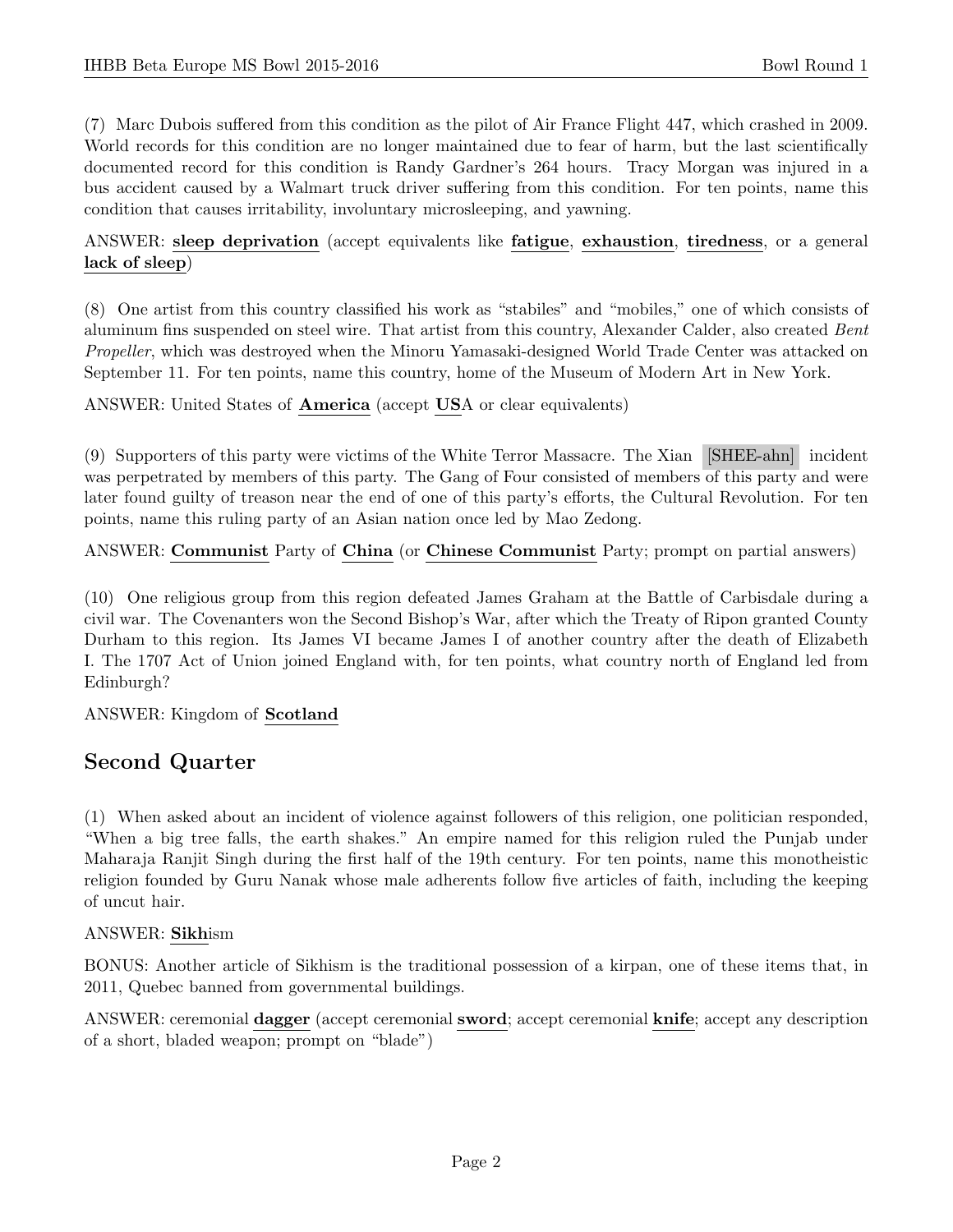(2) Nicholas Reeves has controversially suggested using radar in this location to find hidden rooms. Pierre Lacau supervised a study of this location funded by Lord Carnavon who died of mosquito-borne disease shortly after it was opened. This location, officially designated KV62, was discovered in 1922 by Howard Carter. For ten points, name this surprisingly well-preserved burial site of a boy pharaoh.

ANSWER: the tomb of King Tutankhamun (accept equivalents for tomb, such as crypt or burial site before mentioned; do not accept anything related to pyramids)

BONUS: King Tut's tomb, like numerous other pharaoh tombs, was discovered in this Egyptian valley across the Nile River from Thebes.

#### ANSWER: Valley of the Kings

(3) The Interahamwe engaged in one of these events after the death of Juvenal Habyarimana. Viktor Yuschenko classified the Holodomor as one of these events, as the Soviets declared the possession of food a crime. Turkey does not recognize its involvement in one of these events against the Armenian people. For ten points, name these atrocities that involve mass killings of a specific demographic, such as the Holocaust.

#### ANSWER: genocide

BONUS: The Holodomor was a massive famine in this former Soviet republic, which saw the Orange Revolution oust Viktor Yanukovych in favor of Victor Yushchenko in 2005.

#### ANSWER: Ukraine

(4) Nobukazu Kuriki lost 9 fingers at this location in 2012, and a 1996 disaster here that killed Scott Fischer was chronicled in Jon Krakauer's Into Thin Air. No one summited it in 2015 after an April earthquake killed 19 people at its base camp and Nepal closed it for the season. The guide Tenzing Norgay and Sir Edmund Hillary were the first to climb, for ten points, what tallest mountain in the world?

#### ANSWER: Mount Everest (or Sagarmatha or Chomolungma)

BONUS: Tenzing Norgay was a member of what Nepalese ethnic group, famous for guiding Himalayan mountain climbers?

### ANSWER: Sherpa

(5) This country featured the highest scorer at the inaugural FIFA World Cup, Guillermo Stabile, whose team lost to Uruguay in the finals. Mario Kempes led this country to a 1978 World Cup win as the host nation. In this country's win over England at the 1986 World Cup, the "Hand of God" scored one goal for Diego Maradona. For ten points, name this country whose soccer team, led by Lionel Messi, placed second in the 2014 World Cup.

#### ANSWER: Argentina

BONUS: In 2014, Messi won this award given to the World Cup's best player. An annual award of the same name is given by FIFA to the world's best player.

ANSWER: Golden Ball (or Ballon d'Or; do not accept or prompt Golden Boot)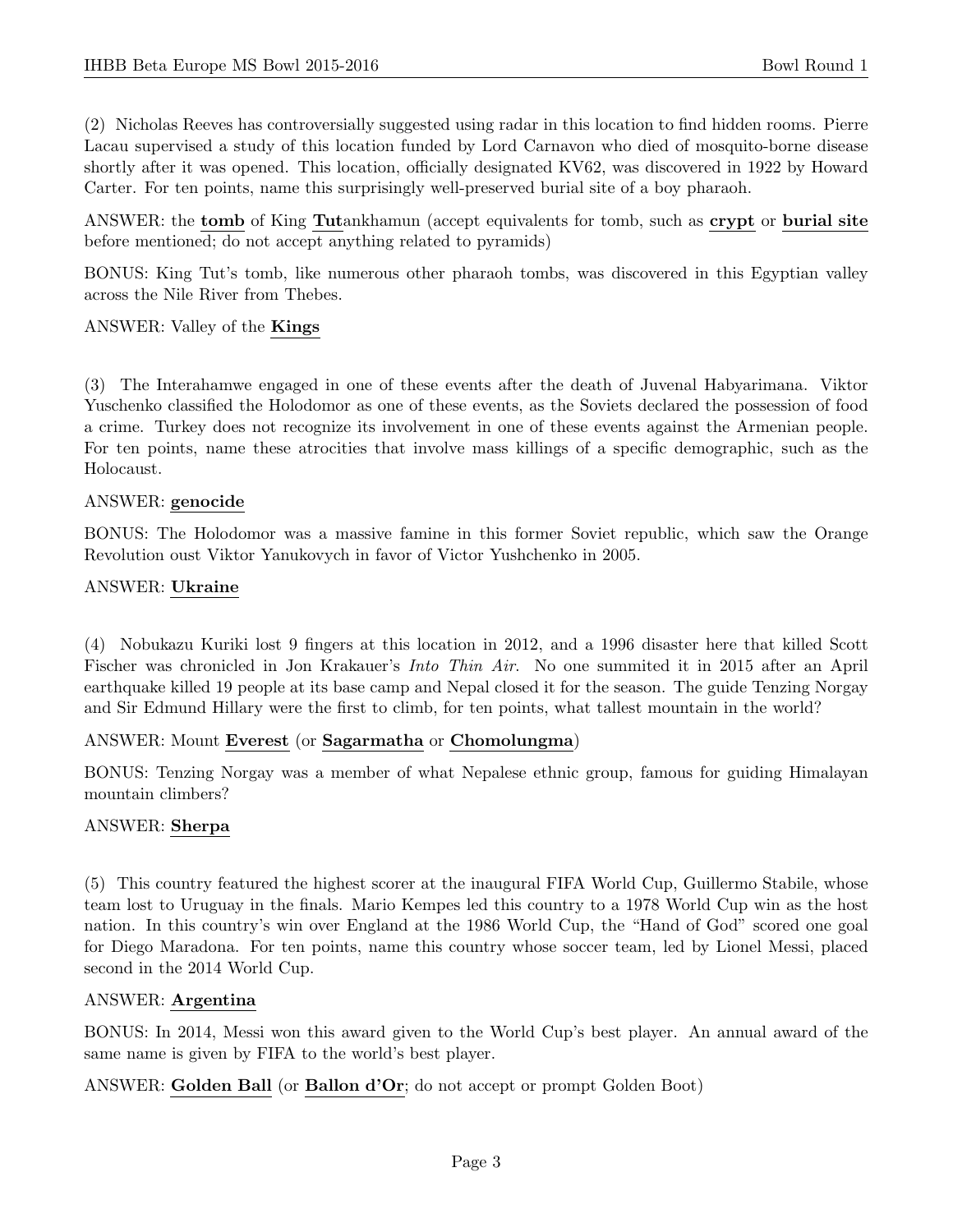(6) This man noted that "Our constitution does not copy the laws of neighboring states" in a speech that offered "comfort [...], not condolence" after the first year of the Archidamian War. He evacuated the farmers of Attica to within the Long Walls, which protected them from Spartan skirmishes but led to the spread of plague that killed this man. For ten points, name this statesman of the Athenian Golden Age who opposed Sparta in the early Peloponnesian War.

# ANSWER: Pericles

BONUS: Pericles' 431 BC oration was given at this type of service; the speech served as a eulogy not only for warriors fallen in battle, but for Athens itself.

# ANSWER: funeral (accept equivalents)

(7) Alcuin of York's letters lament these people's sacking of a priory on the Northumbrian island of Lindisfarne. The Great Heathen Army legendarily avenged the death of one of their leaders, Ragnar Lodbrok. Leif Erikson founded their colony of Vinland in the New World. For ten points, name these Scandinavian sea-faring raiders whose longships dominated medieval Europe for four centuries.

ANSWER: Vikings (accept Norsemen; prompt Scandinavians before mentioned)

BONUS: True to his name, this legendary discoverer of Greenland was Leif Erikson's father.

# ANSWER: Eric the Red or Eric Thorvaldsson (prompt on Eric)

(8) This man was said to have employed and later killed Candagirika in an exquisite torture chamber known as his Hell. He carved the wheel of dharma on a pillar at Sarnath, and this promulgator of the Rock and Pillar edicts experienced a moment of remorse after the conquest of Kalinga. For ten points, name this third Mauryan emperor, known as the Great.

### ANSWER: Asoka the Great

BONUS: After the bloody Kalinga war, Asoka's remorse led him to convert to this religion. This religion embraces the Four Noble Truths and follows the Eight-Fold Path.

### ANSWER: Buddhism

Third Quarter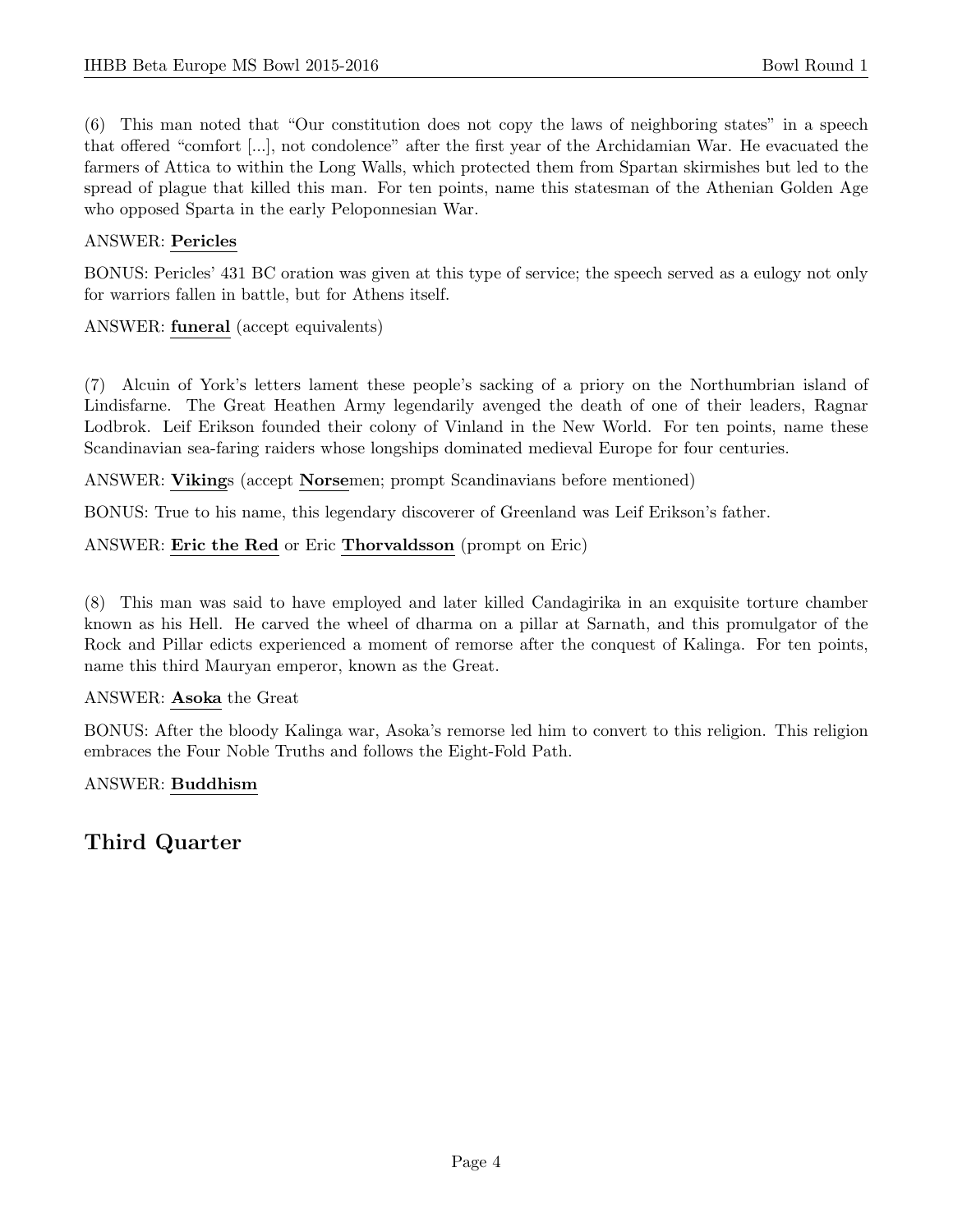#### **AVIATION**

In the history of human flight, who or what...

(1) Was the last name of Orville and Wilbur, the builders of the first successful airplane?

#### ANSWER: Wright (Brothers)

(2) Was the first woman to fly solo non-stop across the Atlantic in 1932, but disappeared in the Pacific five years later?

#### ANSWER: Amelia Earhart

(3) Was the nickname of German WWI ace Manfred von Richthofen?

#### ANSWER: The Red Baron

(4) Company delivered its first A380 jet in 2007?

### ANSWER: Airbus

(5) Was the first pilot to break the sound barrier?

### ANSWER: Chuck Yeager

(6) Was the type of aircraft invented by the Montgolfier [mohn-GOAL-fee-AY] brothers in 1783?

#### ANSWER: hot air balloon (prompt on balloon)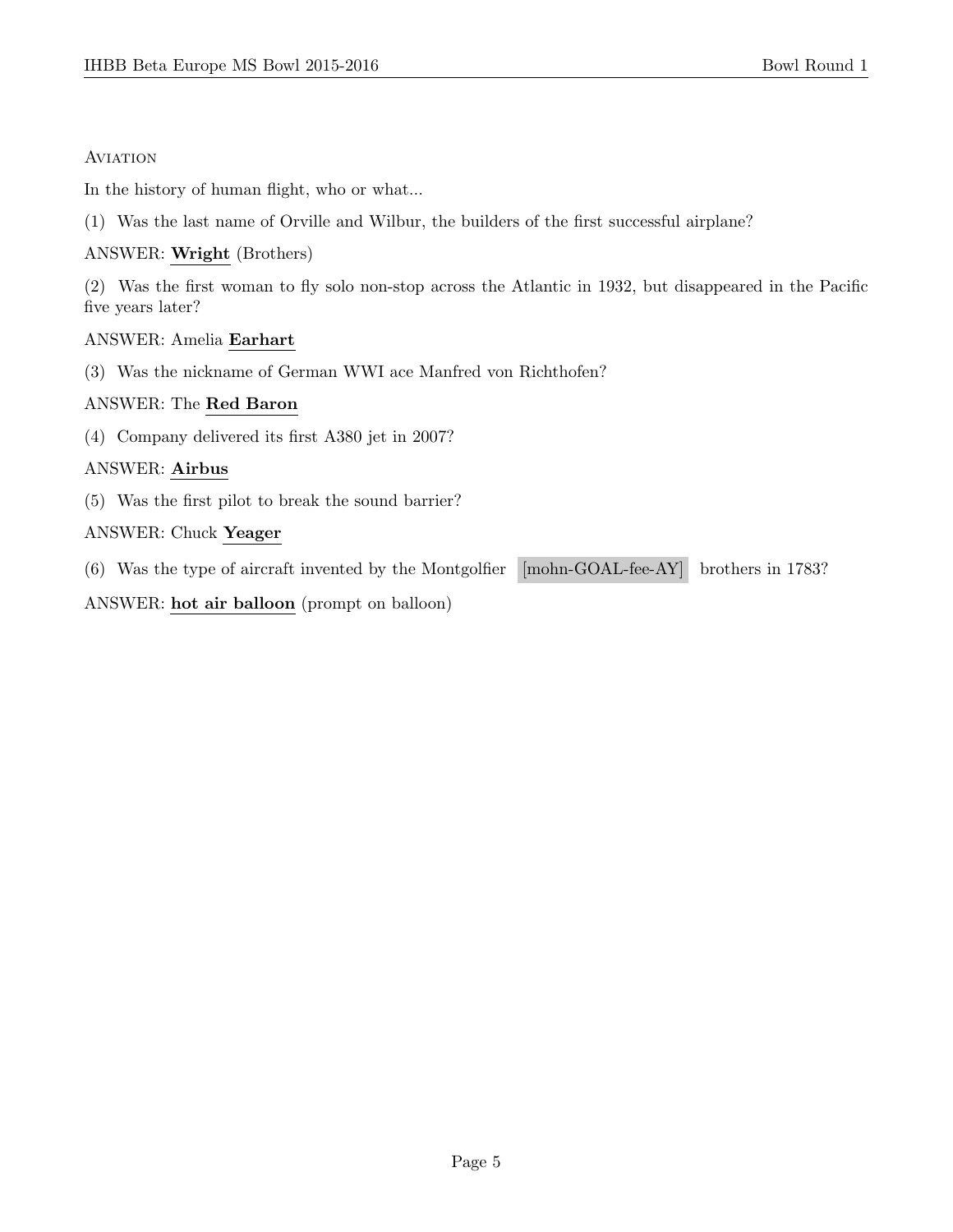Eastern European Countries

Which Eastern European country...

(1) Unified the cities of Buda and Pest in 1873?

### ANSWER: Hungary

(2) Was in a union with Montenegro until 2006?

#### ANSWER: Serbia

(3) Broke away from the Czech Republic in 1993?

#### ANSWER: Slovakia

(4) Had 7 border guards killed in a Soviet assault near Vilnius?

### ANSWER: Lithuania

(5) Is home to electrician, politician, and Nobel Peace Prize winner Lech Walesa [vah-WE-sa] ?

### ANSWER: Poland

(6) Is the modern site of the former capital of the Kievan Rus?

#### ANSWER: Ukraine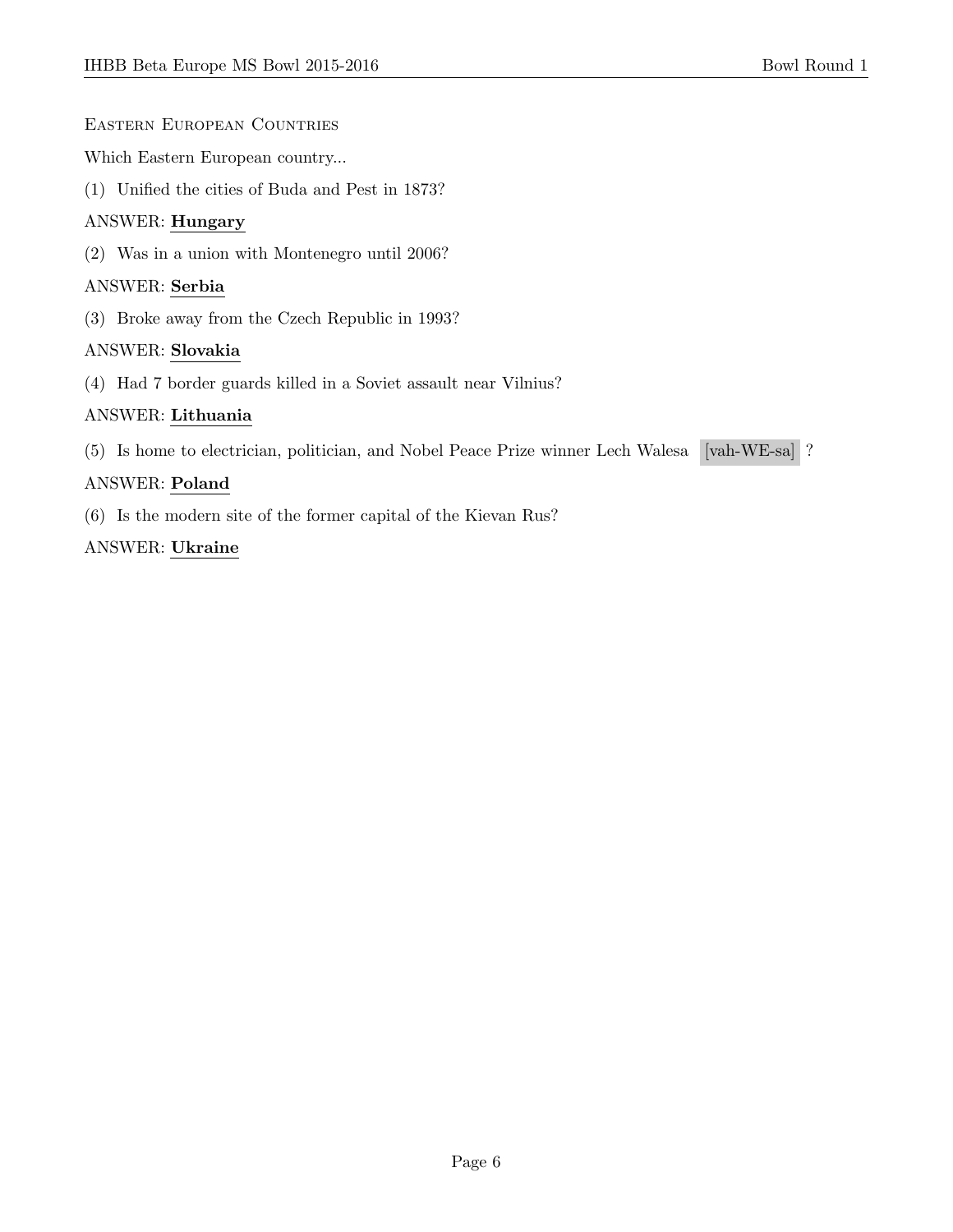### Mesopotamia

Mesopotamia...

(1) Means "land between the rivers" in what ancient language spoken in Corinth and Athens?

# ANSWER: Ancient Greek

(2) Was the birthplace of what practice, including irrigation, that allowed hunter-gatherers to settle?

ANSWER: agriculture (or farming or equivalents)

(3) Was home to the Hanging Gardens in what city?

# ANSWER: Babylon

(4) Was the eastern part of a region known by what two-word term, named for its shape and arable land?

### ANSWER: Fertile Crescent

(5) Used what wedge-shaped form of writing?

# ANSWER: cuneiform

(6) Was located between what two rivers that flow to the Persian Gulf?

# ANSWER: Tigris and Euphrates Rivers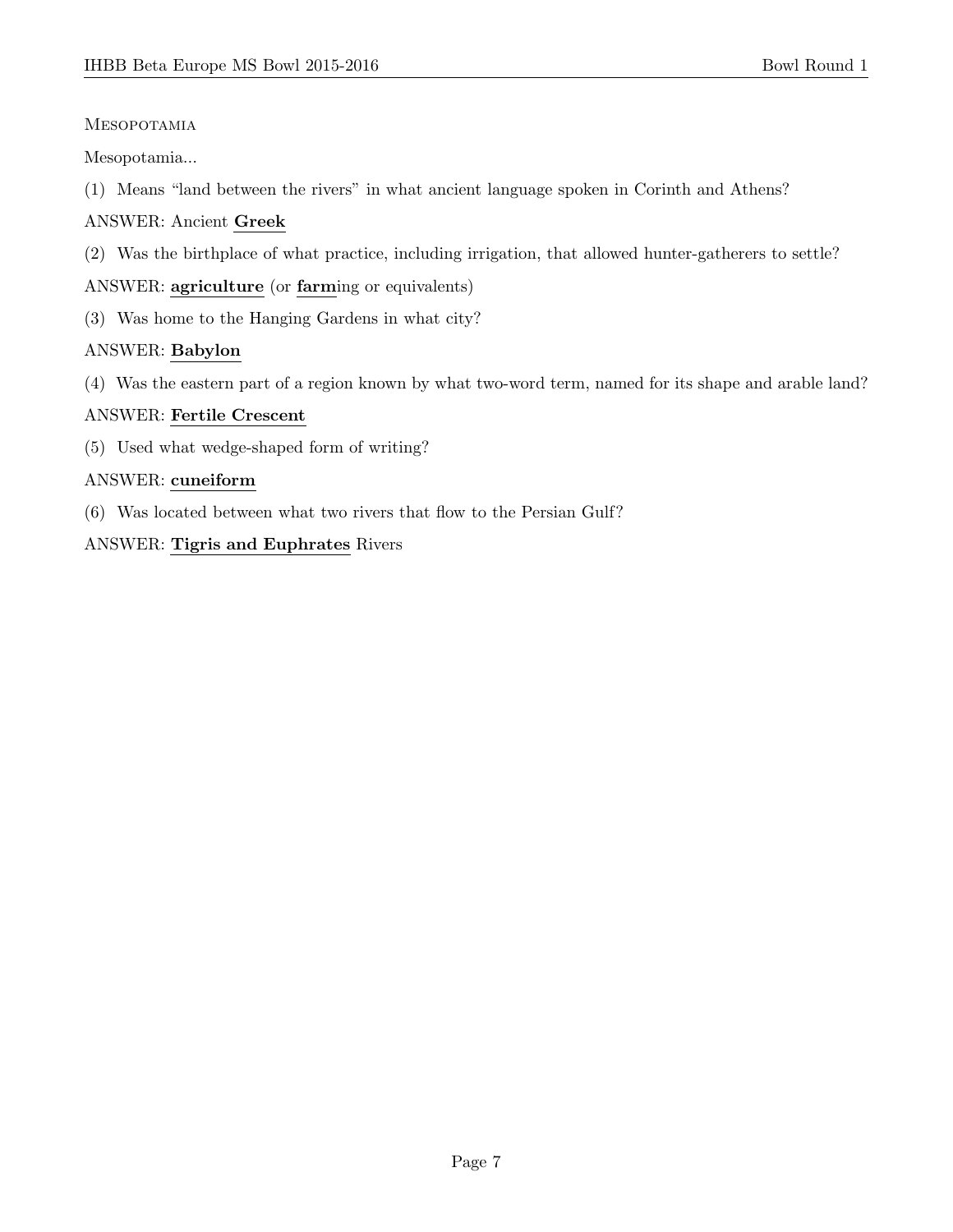# Fourth Quarter

(1) Tral stations and the Command-Measurement Complex were used to observe this object. A part of this vehicle was derived from an R7 intercontinental ballistic missile, and it used (+) four radio antennas to broadcast a repeating, pulsing signal. President Eisenhower created ARPA and the government increased funding for  $(*)$  science and technology after this object was launched in October 1957. The Soviets started the Space Race with the launch of, for ten points, what first artificial satellite?

ANSWER: Sputnik I (prompt on Satellite 1)

(2) In 1855, Napoleon III commissioned a classification system for this commodity, produced by Haut-Brion and Chateau Margaux. Prominent growing regions for this product include (+) France's "golden slope," though the 1976 Judgment of Paris proved the quality of California's production of (\*) varieties like Cabernet Sauvignon. For ten points, name this alcoholic beverage produced in Burgundy and Bordeaux from grapes.

#### ANSWER: wine

(3) In 1991, Whitney Houston sang this song into a dead microphone. Tommie Smith and John Carlos raised black fists during a performance of this song at the 1968 Olympics. This song began as a poem written during the  $(+)$  bombardment of Fort McHenry by Francis Scott Key, who was inspired by "the (\*) bombs bursting in air." The "home of the brave and land of the free" is celebrated by, for ten points, what national anthem of the United States?

#### ANSWER: The Star-Spangled Banner

(4) One leader of this conflict, Jose Sanjurjo, died in a plane crash. The term "Fifth Column" was coined during this war. The Abraham Lincoln Brigade was one of the International Brigades to join this conflict, and  $(+)$  Nazi Germany supported one side in this conflict with the Condor Legion. After seizing (\*) Cartagena [car-ta-HAY-nuh], Republican forces surrendered to the Nationalists. For ten points, name this conflict in an Iberian country that brought Francisco Franco to power.

### ANSWER: Spanish Civil War

(5) One mayor of this city, Abraham Beame, asked President Ford for a bailout in 1975. Another mayor of this city drew criticism for limiting the size of sugary (+) soft drinks and for his stop-and-frisk policy, the latter of which Bill de Blasio campaigned against in 2013. (\*) Michael Bloomberg was a three-term mayor of, for ten points, what American city in which the police patrol Central Park and Times Square?

ANSWER: New York City (or NYC)